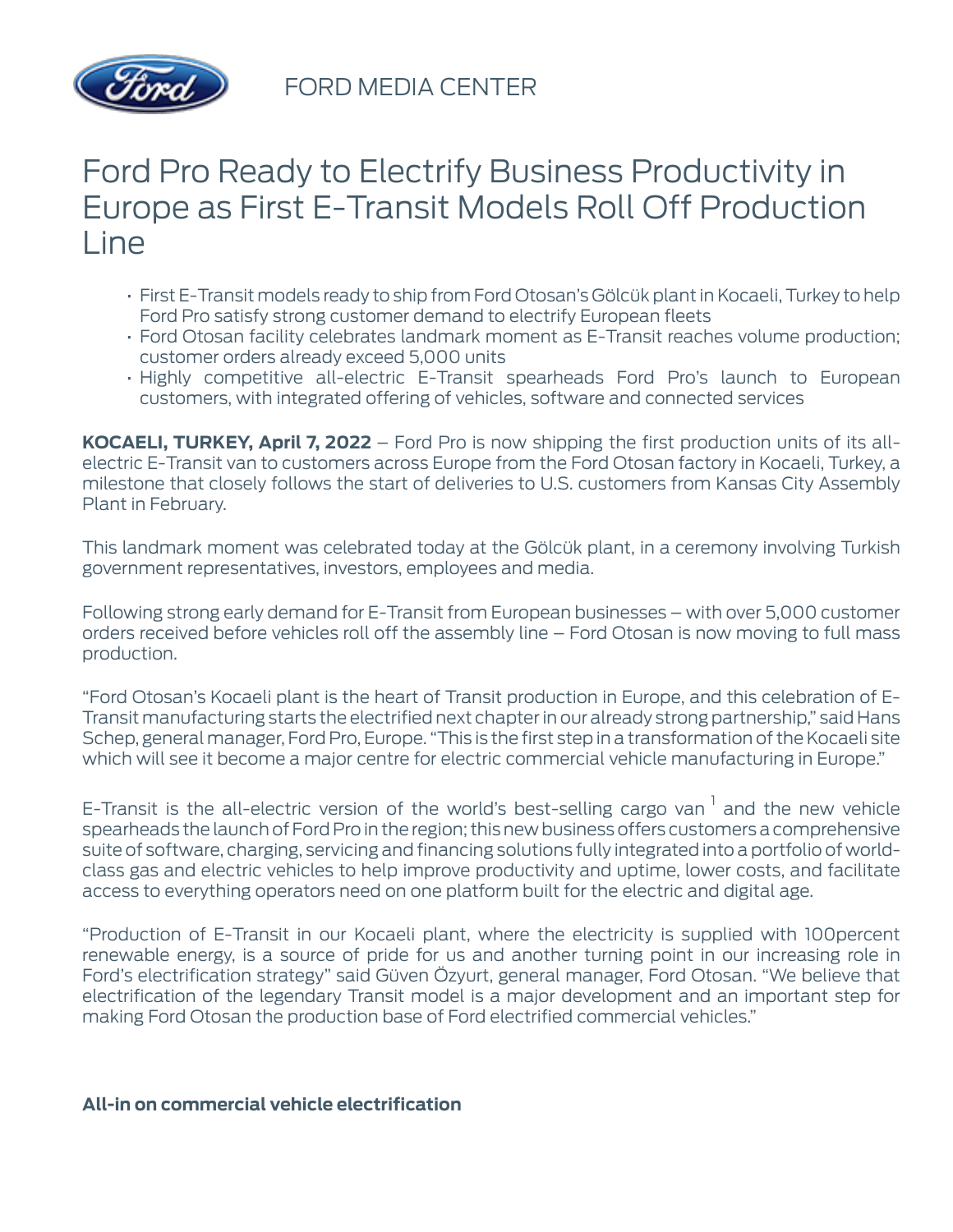To meet demand for future electrified Ford models, [Ford Otosan is investing](https://media.ford.com/content/fordmedia/feu/en/news/2021/03/16/next-generation-ford-transit-custom-all-electric-coming-in-2023-.html) €2 billion and growing employment by around 3,000 to increase vehicle production capacity, including for the nextgeneration Transit Custom model.

Ford's move to an all-electric future in Europe was also highlighted by the recent announcement that [Ford, SK On Co., Ltd. and Koç Holding](https://media.ford.com/content/fordmedia/feu/en/news/2022/03/14/battery.html) have signed a non-binding Memorandum of Understanding for a new, industry-leading joint venture in Turkey. Subject to execution of a final agreement, the three partners plan to create one of the largest EV battery facilities in the European wider region. Production is intended to start as early as mid-decade with an annual capacity likely to be in the range of 30 to 45 Gigawatt hours.

Reaffirming its leadership as Europe's top-selling commercial vehicle brand, Ford will continue to electrify its iconic Transit models to suit different customer requirements. By 2024, E-Transit will be joined by [four additional new fully-electric models](https://media.ford.com/content/fordmedia/feu/en/news/2022/03/14/Ford-Takes-Bold-Steps-Toward-All-Electric-Future-in-Europe.html) in the Transit family as Ford moves toward its target of zero emissions for all vehicle sales in Europe and carbon neutrality across its European footprint of facilities, logistics and suppliers by 2035.

## **Benefitting customers in the electric era**

With its highly competitive range, payload, power and choice of bodystyles, [E-Transit](https://media.ford.com/content/fordmedia/feu/en/news/2021/08/31/ford_s-all-electric-e-transit-to-deliver-new-level-of-productivi.html) is designed to painlessly enable operators' fleet electrification while accelerating their productivity through Ford Pro's charging, telematics and servicing solutions.

Ford Pro has already proven E-Transit's durability with [demanding testing in high-tech facilities](https://media.ford.com/content/fordmedia/feu/en/news/2021/06/22/rough-day-at-work--all-electric-ford-e-transit--torture-tests-si.html) around the world. The company is now running a wider programme of customer pilots with a total of 60 pre-production E-Transits, including converted models, operating in typical daily use with customers across France, Germany, Italy, Netherlands, Norway and the UK, helping Ford Pro to optimise its always-on supporting products and services to deliver optimum efficiency and productivity for businesses.

## # # #

<sup>1</sup> Based on IHS Markit New Registrations data CY2014–CYE 2021, which is compiled from government and other sources and captures 95 per cent of global new vehicle volumes in more than 80 countries as reported in February 2022. Transit family-based volumes of vans, wagons, chassis cabs and cutaways include Ford Transit, Transit Custom. Excludes Transit Connect and Transit Courier.

 $2$  The declared WLTP fuel/energy consumptions,  $CO<sub>2</sub>$  emissions and electric range are determined according to the technical requirements and specifications of the European Regulations (EC) 715/2007 and (EU) 2017/1151 as last amended. The applied standard test procedures enable comparison between different vehicle types and different manufacturers.

About Ford Motor Company